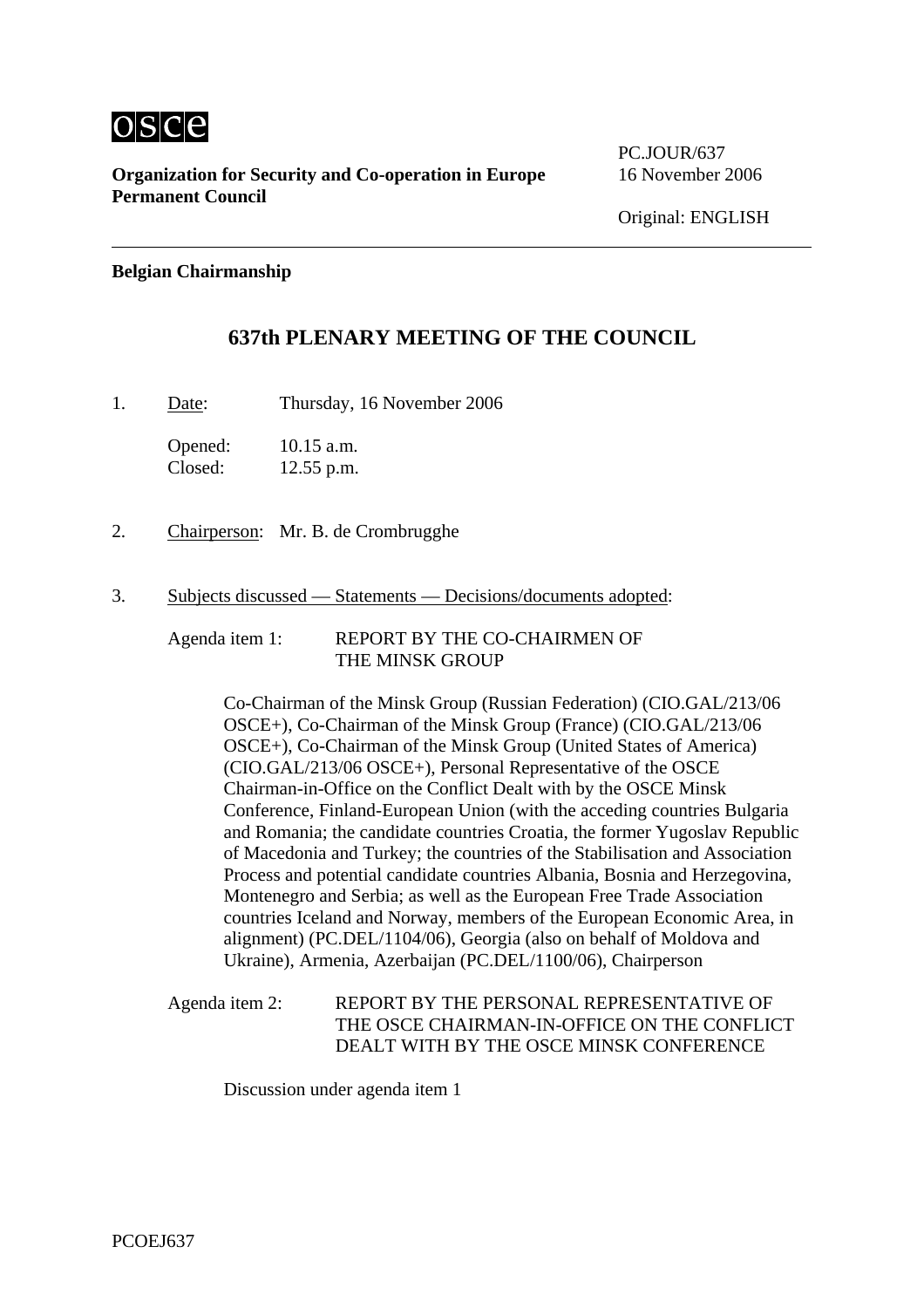#### Agenda item 3: OSCE MISSION TO BOSNIA AND HERZEGOVINA

Head of the OSCE Mission to Bosnia and Herzegovina (PC.FR/22/06/Rev.1 OSCE+), Finland-European Union (with the acceding countries Bulgaria and Romania; the candidate countries Croatia, the former Yugoslav Republic of Macedonia and Turkey; the countries of the Stabilisation and Association Process and potential candidate countries Albania, Montenegro and Serbia; the European Free Trade Association countries Iceland and Norway, members of the European Economic Area; as well as Moldova and Ukraine, in alignment) (PC.DEL/1107/06), Russian Federation, Canada, United States of America (PC.DEL/1108/06), Bosnia and Herzegovina, Chairperson

### Agenda item 4: DECISION ON FORWARDING OF A DRAFT AGENDA TO THE MINISTERIAL COUNCIL

Chairperson

**Decision**: The Permanent Council adopted Decision No. 746 (PC.DEC/746), the text of which is appended to this journal, on forwarding of a draft agenda to the Ministerial Council.

Agenda item 5: REVIEW OF CURRENT ISSUES

- (a) *Consultations on human rights between the European Union and the Russian Federation, held in Brussels on 8 November 2006*: Finland-European Union (PC.DEL/1102/06), Russian Federation
- (b) *Human rights situation in Uzbekistan*: Finland-European Union (with the acceding countries Bulgaria and Romania; the candidate countries Croatia, the former Yugoslav Republic of Macedonia and Turkey; the countries of the Stabilisation and Association Process and potential candidate countries Albania, Bosnia and Herzegovina, Montenegro and Serbia; the European Free Trade Association country Norway, member of the European Economic Area; as well as Moldova, in alignment) (PC.DEL/1105/06), Uzbekistan, Chairperson
- (c) *Recent developments in Kyrgyzstan*: Finland-European Union (with the acceding countries Bulgaria and Romania; the candidate countries Croatia, the former Yugoslav Republic of Macedonia and Turkey; the countries of the Stabilisation and Association Process and potential candidate countries Albania, Bosnia and Herzegovina, Montenegro and Serbia; as well as Moldova and Ukraine, in alignment) (PC.DEL/1103/06)
- (d) *"Referendum" and "presidential elections" in South Ossetia, Georgia, held on 12 November 2006*: Finland-European Union (with the acceding countries Bulgaria and Romania; the candidate countries Croatia, the former Yugoslav Republic of Macedonia and Turkey; the countries of the Stabilisation and Association Process and potential candidate countries Albania, Bosnia and Herzegovina, Montenegro and Serbia; the European Free Trade Association countries Iceland, Liechtenstein and Norway, members of the European